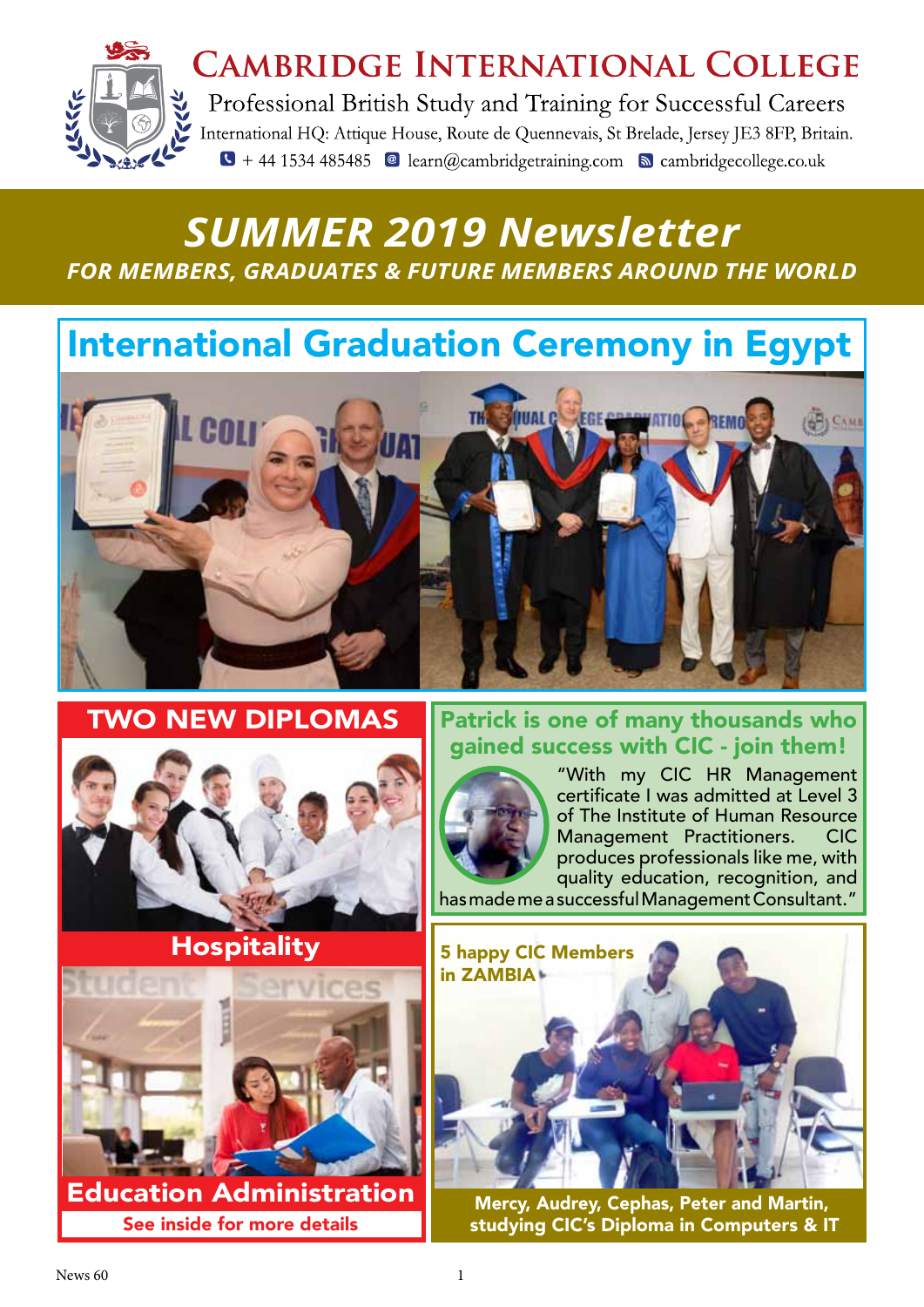# **INTERNATIONAL GRADUATION CEREMONY CAIRO, EGYPT - APRIL 2019**

**This Special Event was attended by Members and Graduates from over 20 countries, and was hosted by CIC's Affiliate for Egypt, SPARK for Training & Development. CIC congratulates each and every Graduate on their success and achievement. Over 100 men and women received awards - pictured here are some of them.** 





**Chan Akot** from **South Sudan, Baccalaureate Materials & Logistics**

**Mr Chan Akot wrote:** *"I was very happy with the Graduation Ceremony. I was a security employee in an oil company, but after submitting my CIC Certificate I was promoted to Branch Head of Transport and Operations and my salary was tripled. I encourage my friends to join CIC, to get knowledge and change their skills."*







**Rose Achieng Obure, Kenya Baccalaureate in Materials & Logistics** *"I really enjoyed the well organised Graduation in Cairo, a wonderful event. My position now is Assistant Supply Chain Officer, which was awarded to me immediately after I presented my CIC Certificate to my Organization."*







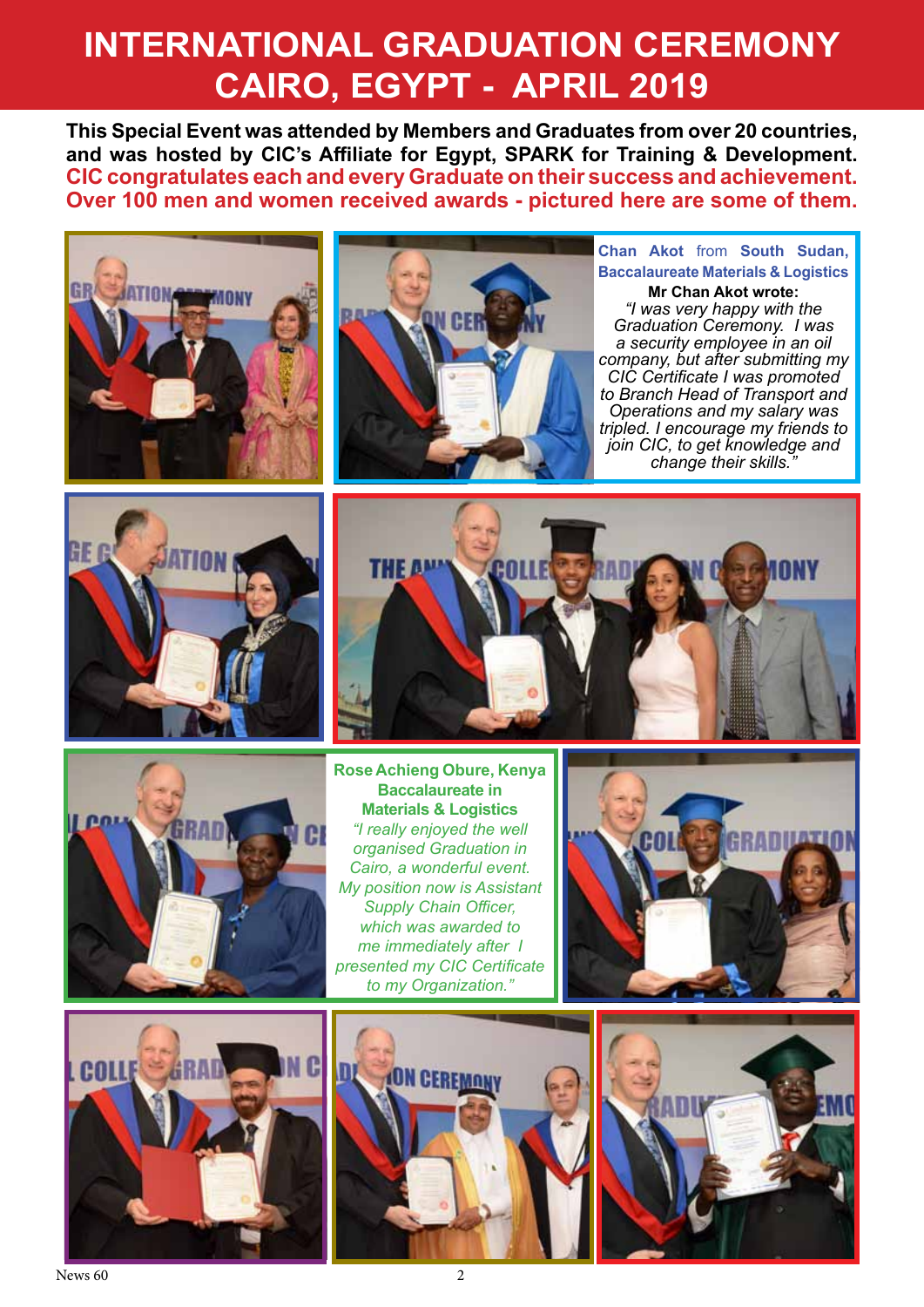# SOME OF THE VERY MANY NEWS AND SUCCESS STORIES RECENTLY RECEIVED FROM CIC MEMBERS AND GRADUATES WORLDWIDE ....



## Esmael Ahmed Yassin wrote from USA:

*"My special thanks to the wonderful CIC for providing me with this brilliant course. I was able to upgrade myself with the help of the Project Management course. I have now received my Building Construction Contractor licence. This course enabled me to acquire a very good knowledge, especially how to manage. I thank you CIC."*

#### Wayi Phillip wrote from South Sudan:

*"I thank the management of CIC for giving me the opportunity to achieve a Diploma in Management & Administration. I got a job with a company as a supervisor and*  my life has changed. I thank CIC because of the first class study materials with well *summarised modules which are easy to understand. I will continue to study with CIC."*





#### Manuel Nascimento wrote from Angola:

*"My sincere thanks to CIC for offering a fabulous and professional course on Business Organisation and Management which enhanced my knowledge and helped my career enormously. The Program was interesting, well designed and easy to understand. I encourage my friends to choose CIC as you provide outstanding services to education."*

## Abdulswamad Ruweys Mohamed Sheikh wrote from Kenya:

*"Always remember that a performance or achievement that is marked by a success with the intelligence of an individual, all starts with true dreams and plans, and CIC*  is one of the best institutions which fulfils your dreams and plans in reality for having *a lucrative career and quality education for a successful life."*





## Ilham Hanine wrote from United Arab Emirates:

*"I am happy to announce that I have completed my MBA from Cambridge International College! Many thanks to the excellent staff, working on assisting us and replying to all our concerns. Thanks to CIC who gave me this opportunity to grow in my professional career during the three year Program*."

## Brima H Alie wrote from Sierra Leone:

*"I want to pursue my EMBA with CIC as I have got my Diploma in Human Resource Management, Stores Management & Stock Inventory Control and a Baccalaureate in Human Resource. The institution that I am working for now want to promote me to the position of the Director of the Human Resource Department."* 





#### Mildred Mukupa Chola wrote from Zambia:

*"I am very grateful to Cambridge International College for the knowledge that I*  have gained through the simplified and well prepared Study Materials which makes *it easier to learn and understand. It has really improved my career and I have been greatly inspired to advance even further.*"

#### Mgabhi Mangaliso Surprise wrote from Swaziland:

*"I was excited to receive my Diploma. This marks the beginning of a great transformation in my life. I can boldly say that I have gained knowledge of higher standards but at a very low cost. I thank CIC for changing my life for the better."* 





#### Charles Nguluwe wrote from Democratic Republic of Congo:

*"I thank CIC for giving me this great opportunity. I express my sincere gratitude to the entire College staff. The long awaited position for promotion in my logistics career has hit my door with excellent promotion to Supervisor. This is a dream come true."*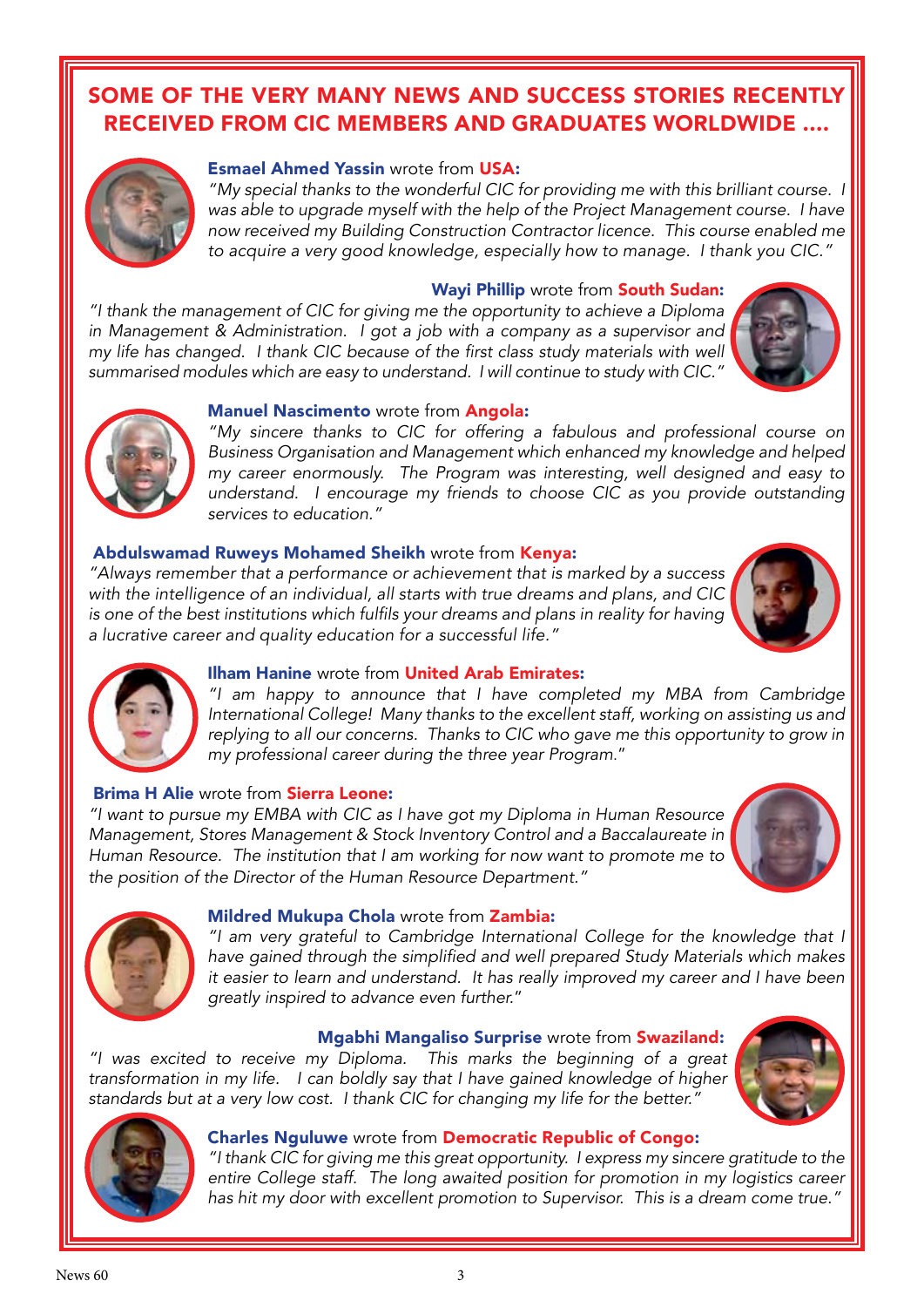# **Do you remember this CIC Member from a previous Newsletter? He has done it again!**









|   | AMBRIDGE |
|---|----------|
|   |          |
|   |          |
| ÷ |          |

In 2013 Harrison completed CIC's **Baccalaureate in Business Administration** and in 2014 enrolled for the **Master of Business Administration Programme**. He successfully completed that Programme in 2016; he then re-enrolled and completed a **second Specialisation** in 2017; in April 2018 he completed an amazing **3rd Specialisation** with Cambridge International College.

# **In June this year, Harrison achieved his 4th Specialisation with CIC! He now adds Project Management to his successes with the College. Our huge Congratulations to him!**

*The College would like to recognise this outstanding 'Quadruple MBA' achievement - he is a worthy 'Master' of Business Administration*

**★ Financial Management ★ Human Resource Management Logistics & Supply Chain Management Project Management**

**Congratulations** go to **OLIVIA ANTOINETTE CHASE** from **BARBADOS** who was awarded a **Diploma in Project Management** achieving a very impressive grade of **HIGH DISTINCTION Very many congratulations to you from all at CIC!**

Olivia, like many others have done, can **also study Honours, Baccalaureate, EBA** and **EMBA** programmes in **Project Management,** and now also CIC's **NEW Construction Management** programmes - ask for details**.**



# **Sister Success!**

**ZAHRA MINHAJ** and **JUVERIA SYED MINHAJ** from **Saudi Arabia** have both been awarded **Baccalaureates in HOSPITALITY MANAGEMENT**

**They follow in the footsteps of their Father SYED MINHAJ UDDIN who also studied with the College in the 1990's! CONGRATULATIONS TO ALL THE FAMILY FROM CIC**







**If Hospitality is your career or is an area you want to succeed in, ask us for details of CIC study available - including our NEW Diploma in Hospitality Industry & Administration**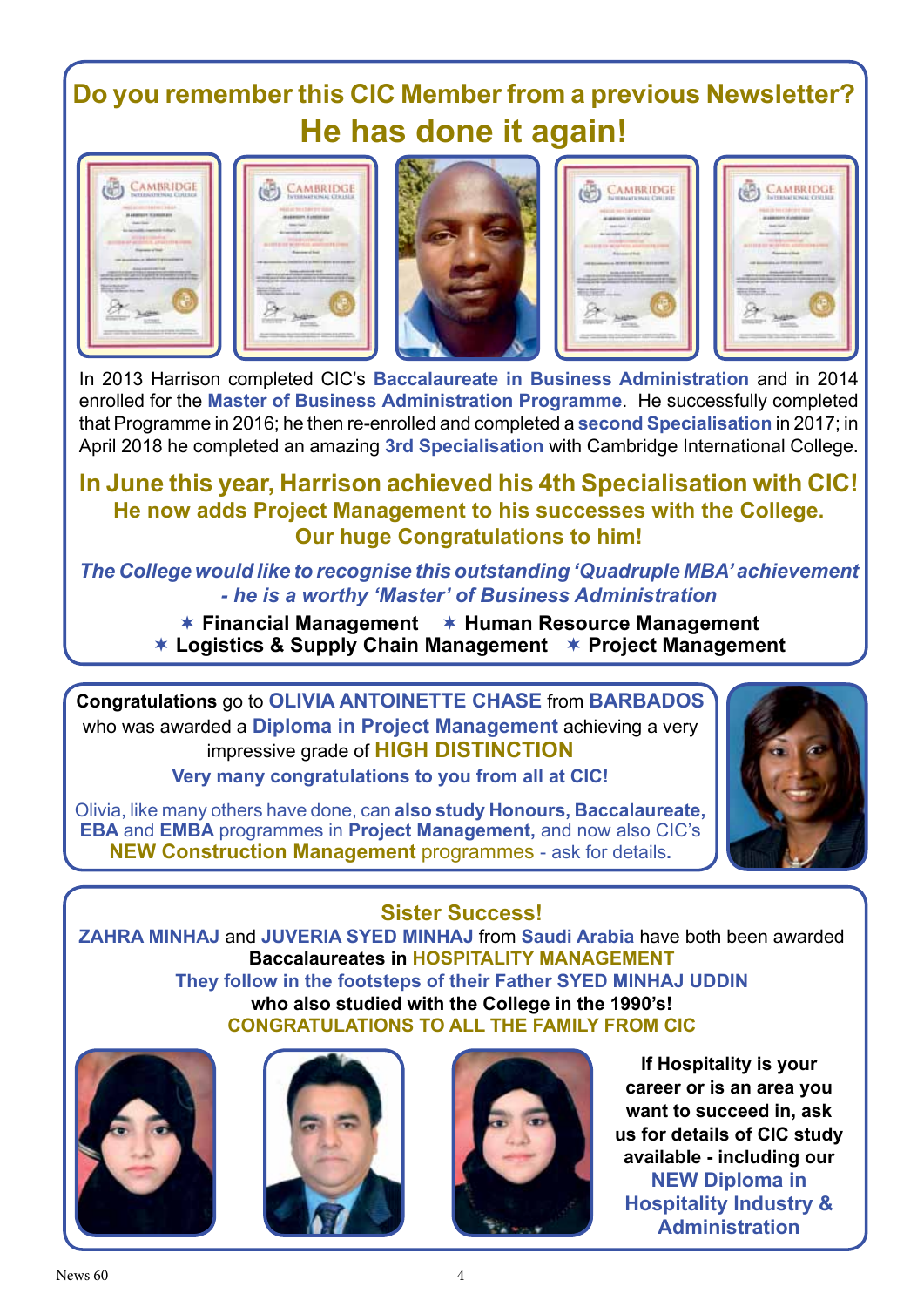

# **"I am grateful and privileged to write this short story about my success with CIC." by Vukeni Moses (Baccalaureate - Financial Management)**

"Today, 9th July 2019, my Country - South Sudan - celebrates the 9th anniversary of independence. I am glad that on this day I was able to conduct a lecture to my team of senior staff members with a great desire to join Cambridge International College.

In the two years of my training with CIC, I have gained tremendous knowledge in management, organization, financial management, business and economics. This knowledge has given me the ability to train others with skills in business and management.

Also, many thanks CIC for the words of wisdom and inspiration on how to be a good listener and communicator in public gatherings. I am going to share this inspiration word with my staff."

## Congratulations to **TOUSSO JUDIQUE NAVARUD** from **BENIN** who achieved the **excellent result** of **DISTINCTION** in the **Executive Business Administration Programmme**  (with Specialisation in Business & Administration) **Very many congratulations to you from all at CIC!**

CIC's excellent and popular EBA Programme has over 20 Specialisations, including: Logistics, Commerce, Finance, HR, IT, Leadership, Marketing, Transport, Education, English, Management - offering you studies for success in a huge range of careers!





# **Accounting Success and Career Advancement! REDEMTER MBUVI** from **KENYA**

wrote about her achievements so far after studying with CIC: 'After I received my CIC Award in Financial Administration I was promoted to Accountant. I am also very active in my Church and the Youth Ministry where we as teachers interact with the youth and discuss issues affecting them. Thank you CIC for your programmes which enable us to study by long-distance. The photos are of me at a Taxation Seminar and in my Church after the Service'.







**MARTIN RUBENGA** from **TANZANIA**

*who is now a Supply Chain Manager, wrote to say:*  **"Please be aware the foundation you gave me resulted in my huge professional success and recognition."** *The Chief HR & Administration Officer wrote:* **"Mr Martin Rubenga in the capacity of a Supply Chain Manager has been performing his duties very well."** *Martin is pictured here with colleagues celebrating his study success, recognition, and career advancement.* Martin is responsible for leading and managing the procurement

function and stores, for contacts with suppliers and contractors, and making recommendations to Senior Management.

CIC offers professional study and training from Diploma to EMBA levels in: Stores Management, Warehouse & Inventory Control; Purchasing & Resourcing; Logistics & Supply Chain Management; Materials Management; Transport Management; and more.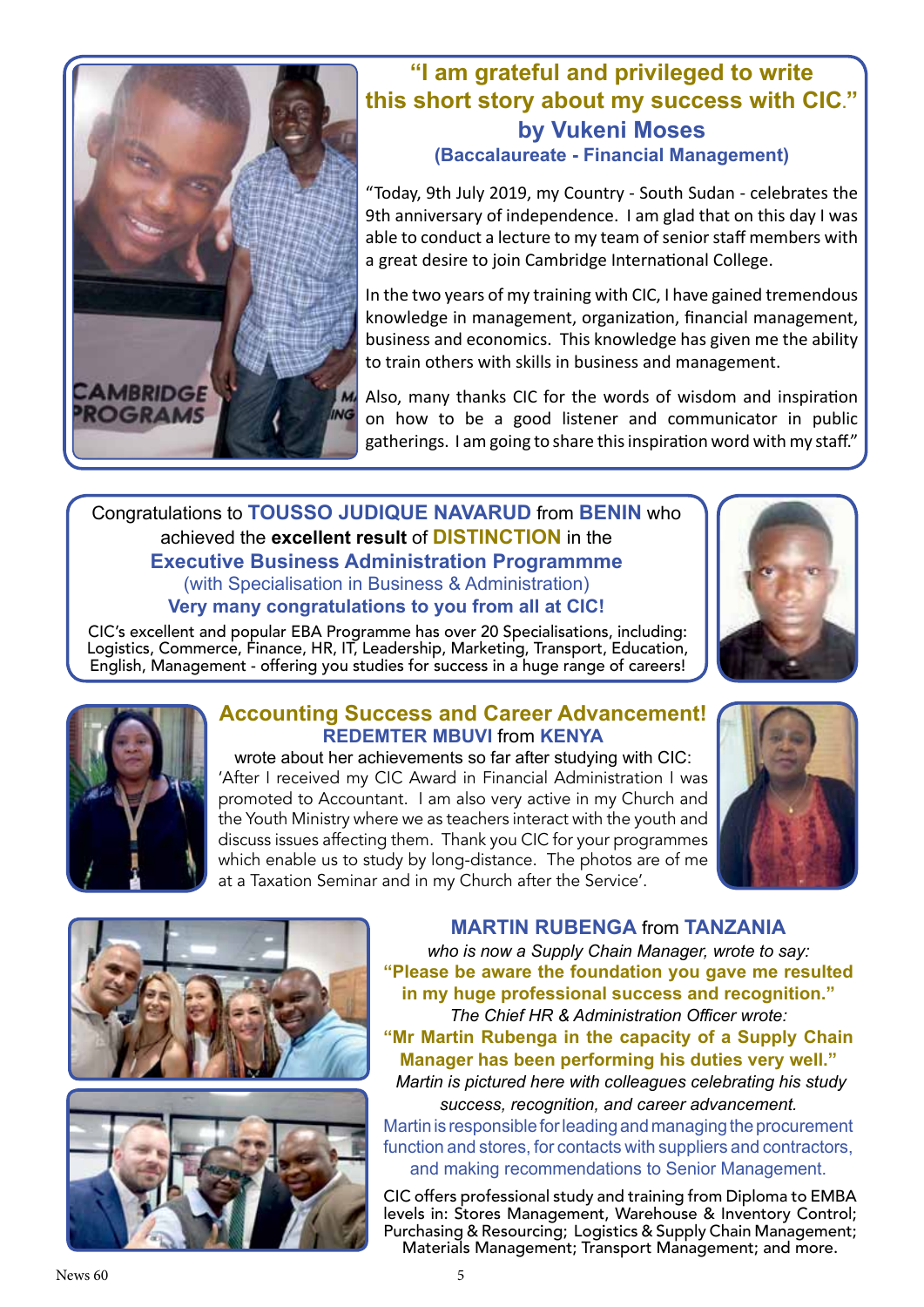# A History of Family Success in Education and Study



## **Pictured is College Principal Dr Stephen Lawson, MA PhD.**

Dr Stephen Lawson joined his uncle - possibly the world's foremost Distance-Educator, Principal Joseph Lee - at British Tutorial College\*, Nairobi, Kenya, on 1 May 1958. Travelling extensively, working extremely hard to bring knowledge, teaching and education to those in need, and gaining great experience and knowledge of the needs and requirements of men and women throughout Africa and worldwide, Dr Lawson rose to the position of Deputy Principal.

Dr Lawson was fundamental in developing new careeroriented Programs to provide the skills, ability, understanding and competence needed by men and women seeking employment, promotion, and the ability to carry out jobs effectively and with the recognition and respect of seniors, directors, and owners.

Dr Lawson still works hard in developing new Programs, updating and revising existing ones, and ensuring the standards of high quality educational, study and training provision offered. *(\*British Tutorial College became part of the current College in the 1980s.)*



**Pictured on the left is Dr Joseph Lee** who founded this British College in **1935**. The legendary Dr Joseph Lee is the uncle of Dr Stephen Lawson, who's son, David is the current Vice Principal and who has been working for the College for 25 years. Pictured on the right is the 4th Generation of the family to be involved with the College, Hanna Lawson, granddaughter of Principal Dr Stephen Lawson; she has just recently graduated from St. Andrews University with a Master of Arts degree in English.



**This accredited family-run College is dedicated to providing high-quality study & education worldwide**

# FAMILY MEMBERS AND GENERATIONS OF THE SAME FAMILIES HAVE ALSO STUDIED AND SUCCEEDED WITH THE COLLEGE, INCLUDING:



Major Phiri studied Sales Management & Marketing, and International Relations; Yamikani is studying Purchasing & Resourcing



#### Sisters Aasia and Fouzia Khan



Aasia has completed the EBA in Hospitality & Events Management; Fouza is currently also taking the EBA Programme



#### Sisters Evelyn, Ikpeghe, Salami

Having completed HR Management, Evelyn has also completed Health & Safety, and Ikpeghe is enrolled for Classroom Management



#### Mother Rachel Irumba, sons Nelson & Ben, and daughter Georgette

Rachel did English and Management; Nelson Economics; Ben Accounting; Georgette took Tourism and is now studying the Mini-MBA

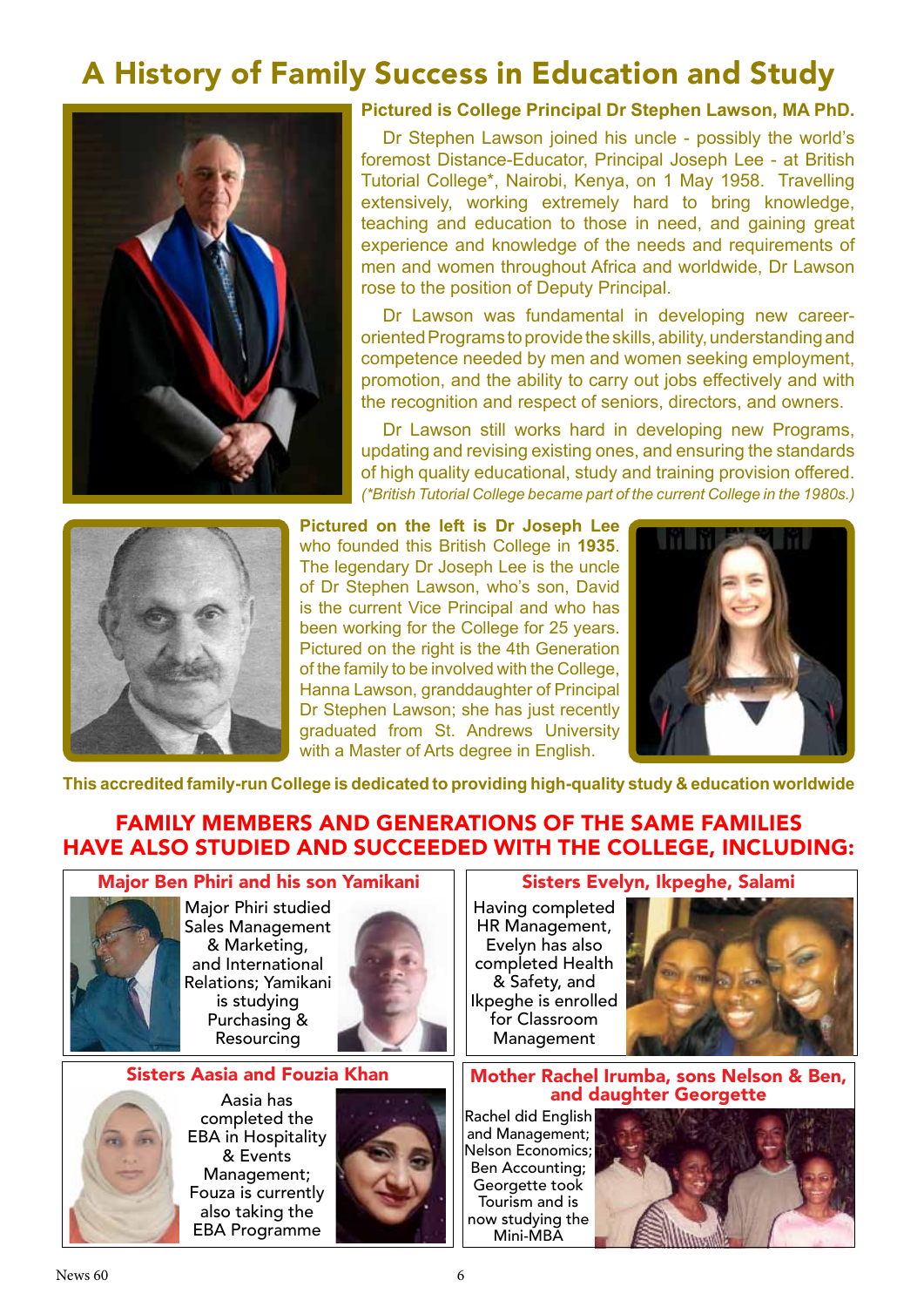# NEW COURSE: Hospitality Industry & Administration

Todays modern hospitality industry comprises various sectors providing a diverse range of products, including: accommodation or lodging; food & beverages; tourism & leisure travel; meetings, incentive, conventions & events (MICE); entertainment & recreation; gaming; visitor information.

Many hospitality products are intangible services whose<br>characteristics differ from characteristics physical products, so managers and staff require specialised knowledge and skills to be able to provide them to the satisfaction of customers.

*Ask us for full Program details*



This Program gives professional training for men and women who: • are employed in, or wish to gain jobs in, areas of hospitality. are entrepreneurs running or intending to open and run profitable businesses in any of the hospitality industry sectors. want a solid foundation for further studies at advanced level.

Special Reduced Fee The normal Fee is £200 or US\$400 but if you enrol before 31 October 2019 we will allow a 20% Fee reduction

so you pay a Fee of ONLY £160 or US\$320!

(You must send a copy of this page, with your Application and Fee payment.)

# NEW COURSE: Educational Leadership & Administration

Education brings about inherent,<br>positive and permanent permanent changes in a person's thinking and capacity to do things. In practice, providing education is the process of facilitating learning and the acquisition of knowledge, skills, values, beliefs, and habits.

Modern educators need a good understanding of contemporary educational methods, teaching, training, mentoring, and research. This applies to administrators at local or governmental level, to teachers and educational leaders such as a school head teacher.

*Ask us for full Program details*



This Program teaches about:

**•** modern education systems,<br>contemporary theories and contemporary theories perspectives of education and the roles of modern educators.

 management, leadership and administration in education.

**I** learning needs and goals, curriculum development, curriculum development, achievement and assessment.

Special Reduced Fee The normal Fee is £200 or US\$400 but if you enrol before 31 October 2019 we will allow

a 20% Fee reduction

so you pay a Fee of ONLY £160 or US\$320!

(You must send a copy of this page, with your Application and Fee payment.)